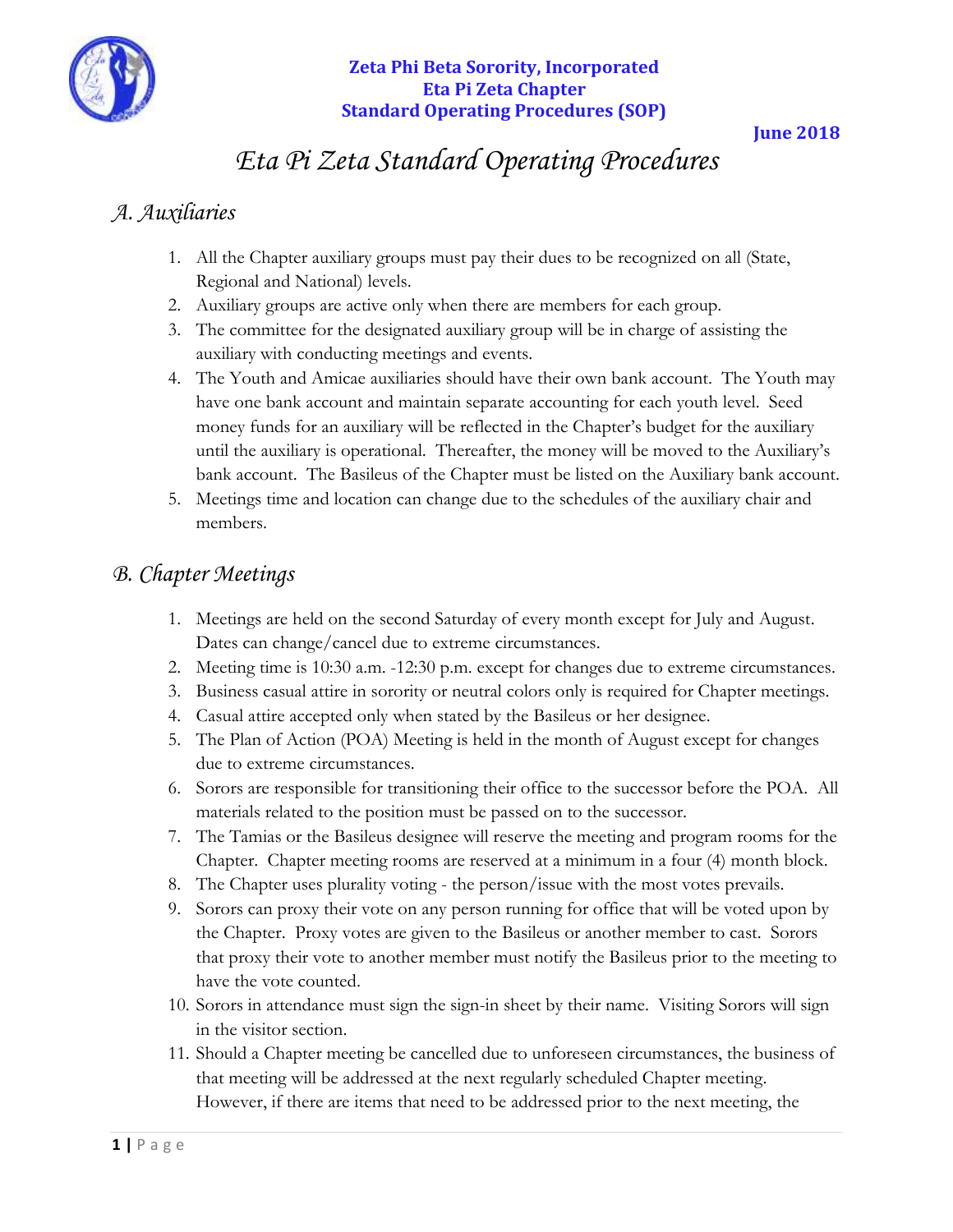

#### **June 2018**

Basileus shall reschedule the cancelled Chapter meeting as an emergency meeting with the same notification as with all other Chapter meetings. At no time will a Chapter meeting be handled electronically or telephonically.

- 12. An electronic survey to indicate Chapter interest or availability may be circulated to the Chapter with prior approval by the Chapter. However, at no time shall this survey serve as a vote on any issue.
- 13. Any event, community service or partnership that is a lifelong chapter commitment must be voted on before going forward.

## *C. Committees*

- 1. Committees should meet prior to POA and report suggestions to the Chapter at POA.
- 2. The Chapter calendar is set at the POA meeting. All committees will submit their calendar of events to the Chapter for final approval. The calendar is subject to change due to extreme circumstances.
- 3. All committees requiring a budget increase must submit the recommendation at the POA meeting. The budget committee will take all recommendations to create a final budget to be approved at the September meeting.
- 4. Committees meet whenever the chair calls a meeting. Meetings may be held in person, conference call or e-mail. Committees make decisions and present their recommendations to the Basileus and/or Chapter for approval. The Chapter makes the final decision for all recommendations submitted by committees by voting.
- 5. Committees will submit a monthly written report for each Chapter meeting to the Basileus with a copy to the Grammateus. The Committee will make an oral presentation at the Chapter meeting. If there is nothing to report, the Committee will communicate that there is no report to the Basileus.
- 6. Amenities will be given to Sorors for weddings, births/adoptions celebration, graduations, new homes, birthdays, Zeta anniversaries, and immediate family bereavement or during special occasions for the entire Chapter.
- 7. The amenities chair decides the type of amenities given for each occasion within reason.
- 8. Intake is conducted in the fall of each year except for when the Chapter decides not to have intake or changes the time frame.
- 9. Intake schedule is subject to change if Chapter members have questions/concerns about the interest. The Chapter has flexibility to change the intake schedule as long as it does not violate the National intake process.
- 10. Once the Chapter decides to have intake, the intake committee cannot remove interests from the observation list. The intake committee will present the entire list to the Chapter to be voted on and advise the Chapter on each interest with their recommendation.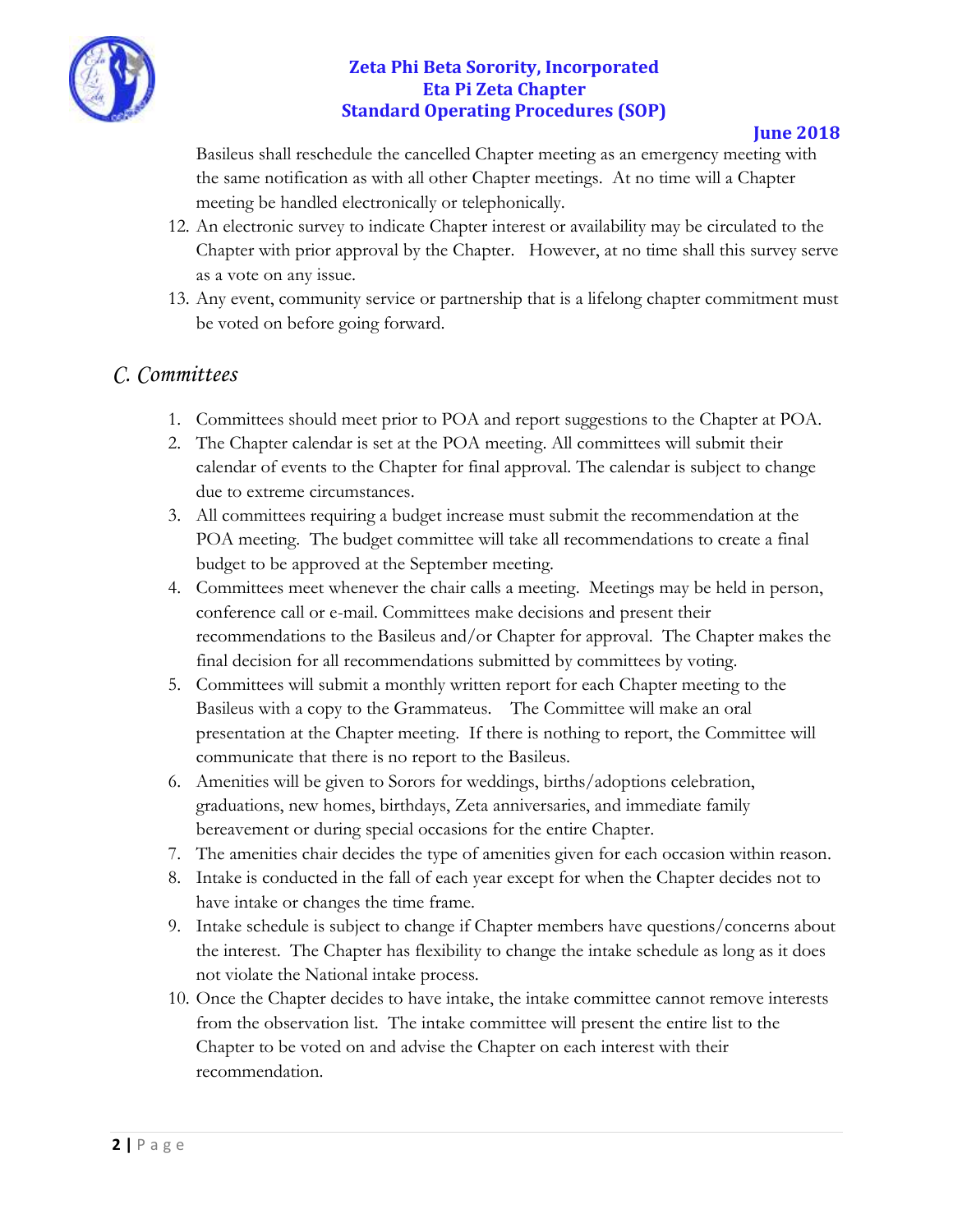

# *D. General*

- 1. The Basileus and Tamias will have a check card for the Chapter checking account.
- 2. The Basileus and Tamias will submit an Expense Voucher to the Chapter for all expenditures incurred with the check card within seven (7) days of expenditure.
- 3. The check card can only be used to purchase or pay for items or bills for the Chapter and Chapter events. Should any funds be used for personal use, the Soror must pay the back to the Chapter within 24 hours; if not criminal charges will be filed. Repayment of funds to the Chapter for personal use does not absolve the Soror from inappropriately utilizing the check card. The Chapter PayPal account is used to pay for events online and funds can only be transferred to the Chapter's Bank Account.
- 4. Any funds transferred to an account the Chapter does not own, the Soror is responsible to pay the funds back within 24 hours of knowledge of such; if not criminal charges will be filed.
- 5. All expense demands for repayment shall be submitted on a voucher to the Committee Chair, who shall forward to the Tamias upon approval. Reimbursements will only be made for Chapter items, Chapter events, and Chapter expenses.
- 6. The Chapter has four (4) forms of communication with the public: the Chapter's website, Facebook, Twitter and Instagram accounts.
- 7. These accounts must be kept up to date (information must be current at all times) by the corresponding secretary, web mistress or another designee.
- 8. All inquiries from these accounts should be passed on to the Soror responsible for that area in a timely manner.
- 9. If a Soror's website login does not work, it is her responsibility to inform the Basileus or her designee to handle the matter.
- 10. Chapter dues are due in July of every year because the National fiscal year is from July to June. Sorors must pay their dues in full by the Chapter meeting in October to be considered financial. If not, the Soror will be deemed unfinancial until the dues are paid in full. No national, regional or state monies will be transmitted for any soror until the dues are paid in full. All Sorors must be current in their financial obligations. Any Soror with an outstanding balance by June 30 of the year will be deemed "not in good standing" until the outstanding balance is paid in full. The Chapter will not accept any Chapter dues from any Soror until all outstanding balances are paid.
- 11. Any dues paid after the second Saturday in October is subject to a \$15 Chapter late fee.
- 12. Any Soror who has not paid their dues in full by the October Chapter meeting will be considered unfinancial and all correspondence and website access will stop until financial status is reached.
- 13. Sorors attending state, regional and national conferences on behalf of the Chapter (as a delegate) must attend all business sessions, workshops, and Chapter paid social events.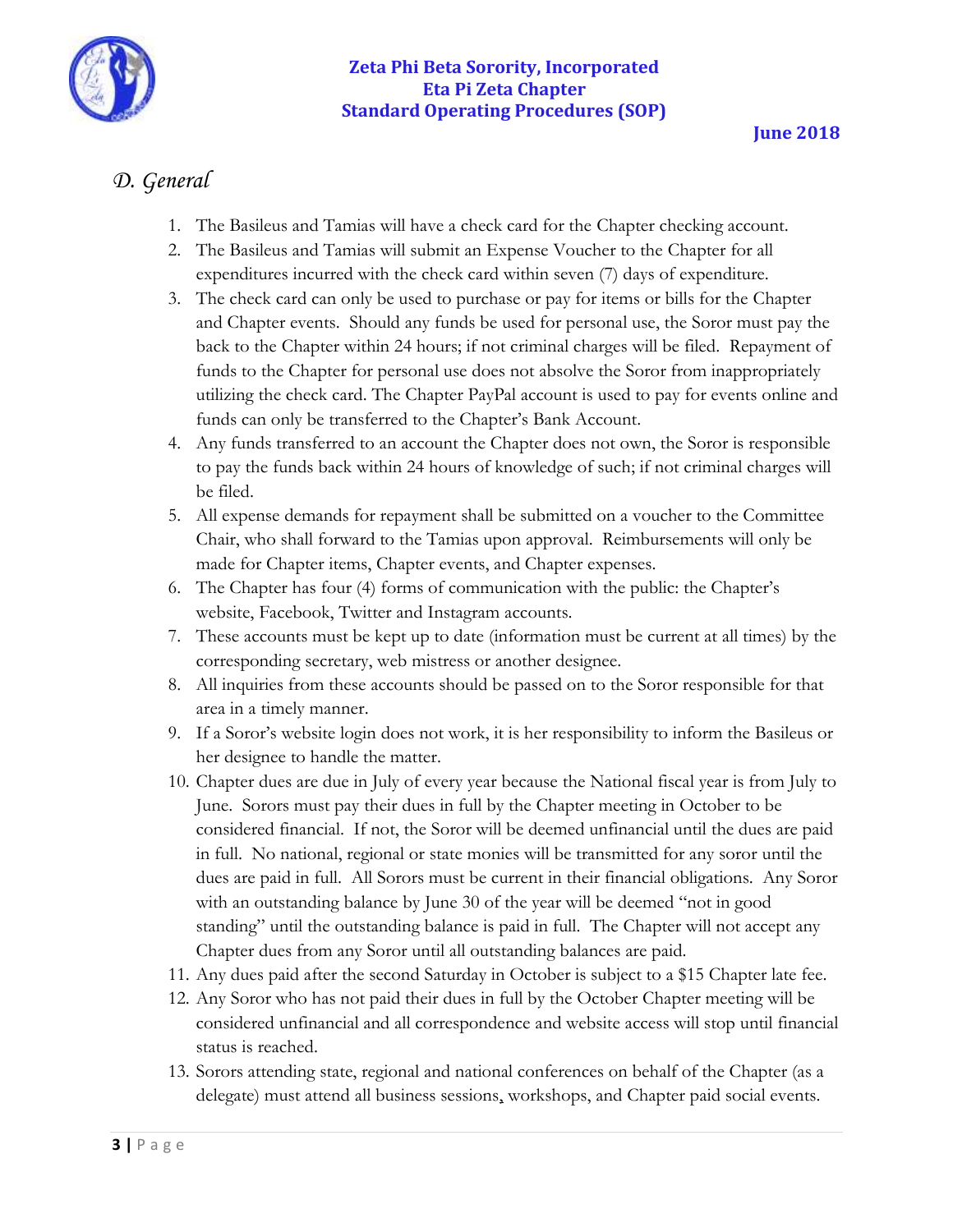

**June 2018**

Sorors attending such meetings on behalf of the Chapter must present a written report of the meeting to the Chapter.

- 14. The First Anti-Basileus will keep a current list of people interested in joining and transferring to the Chapter. These people will receive correspondence about Chapter service and social action events.
- 15. The First Anti-Basileus will create the observation list from the people of interest who have attended 50% of Chapter service and social action events.
- 16. Sorors wanting to transfer into the Chapter must contact the Basileus and attend at least one Chapter meeting before her transfer card can be accepted.Sorors interested in transferring are limited to three (3) Chapter visits and must join the Chapter to continue attending Chapter meetings.
- 17. Transfer cards are given to the Basileus. Once the transfer card has been accepted, it is turned over to the Grammateus.
- 18. No transfer card will be provided by the Chapter for any Soror desiring to leave the Chapter that is not in good standing (i.e., has outstanding financial obligations with the Chapter, under a Cease and Desist Order, or under any suspension or expulsion order).
- 19. Any Soror can request a transfer card at any time. Transfer cards will be given to any Soror in good standings with the chapter. Once a transfer card is signed, the body will be notified of any Soror who received a transfer card. Any elected or appointed officer receiving a transfer card during their term needs to resign the position immediately. Any Soror who did not resign can be impeached by the body.

# *E. Reporting*

- 1. E-mail is the Chapter's main source of communication between meetings. Arrangements are made for those that do not elect communication via e-mail.
- 2. The Grammateus, Tamias and Tamias Grammateus reports are loaded on the website or disseminated personally to every financial Chapter member one week before Chapter meetings. Officers will e-mail members announcing the post.
- 3. The Grammateus will mail or fax all Chapter reports to Sorors not on the email list.
- 4. It is the Sorors responsibility to read all reports before attending meetings and to bring their own copies.
- 5. The Grammateus will e-mail a meeting reminder one week before the meeting date to all members. Sorors not on the e-mail list will receive a call or fax about meeting reminders.
- 6. The Basileus prepares the agenda with accompanying proposals and sends it to the membership prior to the meeting. The agenda may be projected onscreen during the meeting in an effort to support "going green" initiatives; or the Basileus will provide the agenda in hardcopy.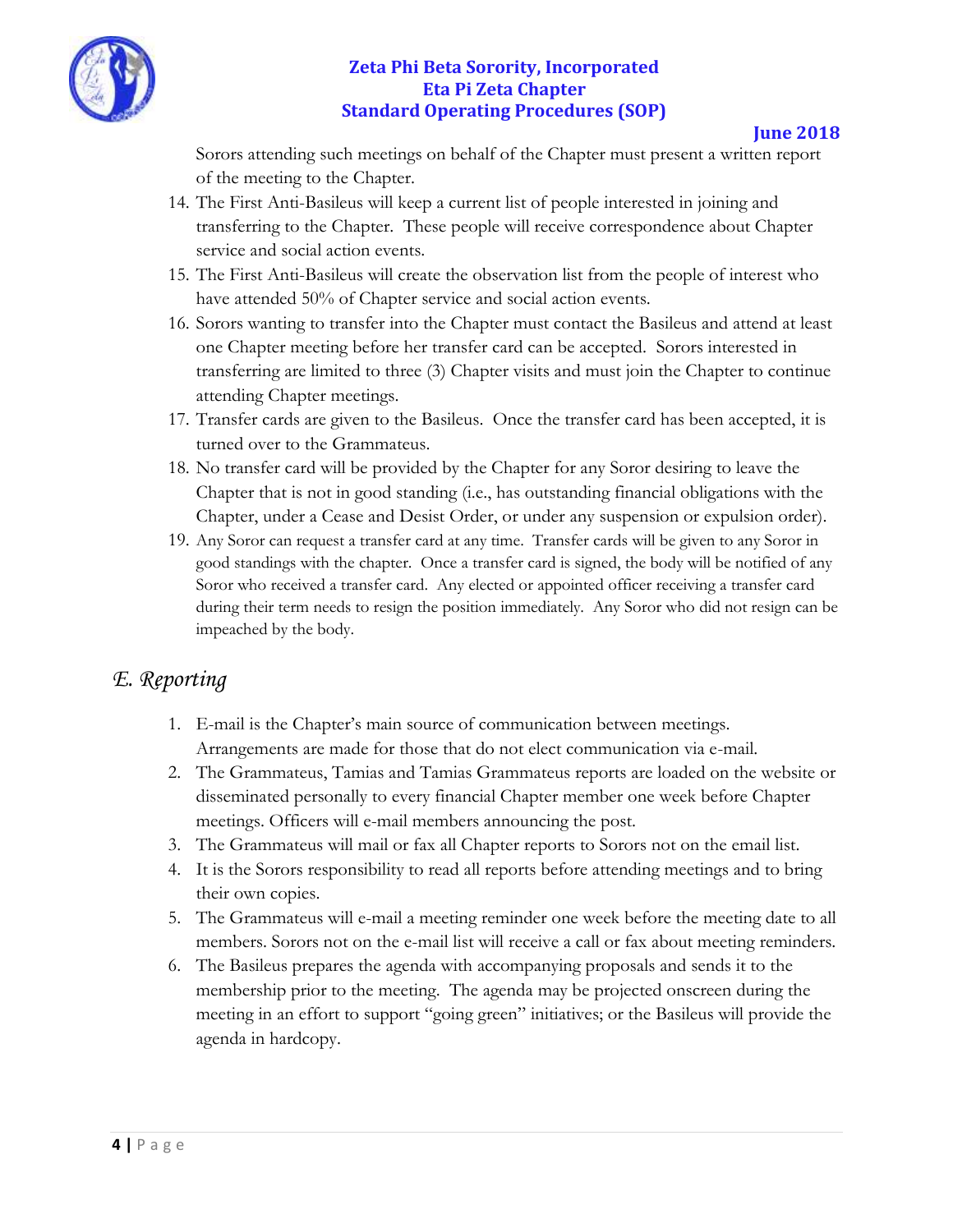

#### **June 2018**

7. Delegates submit a report with all information related to the conference (Boule, Atlantic Regional Conference, and Maryland State Leadership Conference) to the Chapter prior to the following Chapter meeting.

### *F. Mediation*

1. What Is Mediation?

The purpose of mediation is to intervene in a dispute in order to resolve it. Mediation is a voluntary, confidential, informal, and prompt procedure, that uses a neutral party (the "Mediator") to resolve differences.

2. Why Is Mediation a Good Idea?

Decisions reached in mediation are created by the Sorors who are in conflict, not imposed on them. Mediation encourages direct communication between the disputing parties through a Mediator to resolve their dispute. Neither party has anything to lose. Requesting mediation means you are interested in talking in a confidential setting with the other party to find out if it is possible to resolve the problem quickly without filing grievances. You retain complete control over the outcome while in mediation.

3. How Do I Request Mediation?

To request mediation to resolve a dispute, a Soror that is a party to the conflict must make a written request for mediation to the Basileus (or Second Anti-Basileus if the Basileus is a party to the conflict

4. How Is the Mediator Selected?

The Mediator shall be appointed by the Chapter Basileus and the Parliamentarian (or Second Anti-Basileus if the Basileus or Parliamentarian is a party to the mediation). The Mediator's role is to help the parties find a mutually acceptable solution to the dispute.

5. What Happens to My Request for Mediation?

Within 7 calendar days of the receipt of the mediation request, the Basileus and/or the Parliamentarian (or Second Anti-Basileus if the Basileus or the Parliamentarian is a party to the mediation) will identify a neutral Mediator and work with all parties to schedule a date, time, and location for the session. The mediation session shall not be audio or video recorded for any reason by any party. An impartial party will be present to take minutes. A report of the proceedings and resolution shall be given to the Grammateus to file as part of the official chapter record.

6. How Long Will Mediation Last?

The mediation process will consist of one or more sessions normally within a week from the date of the Mediator's initial contact with the parties involved. The initial mediation session is to be